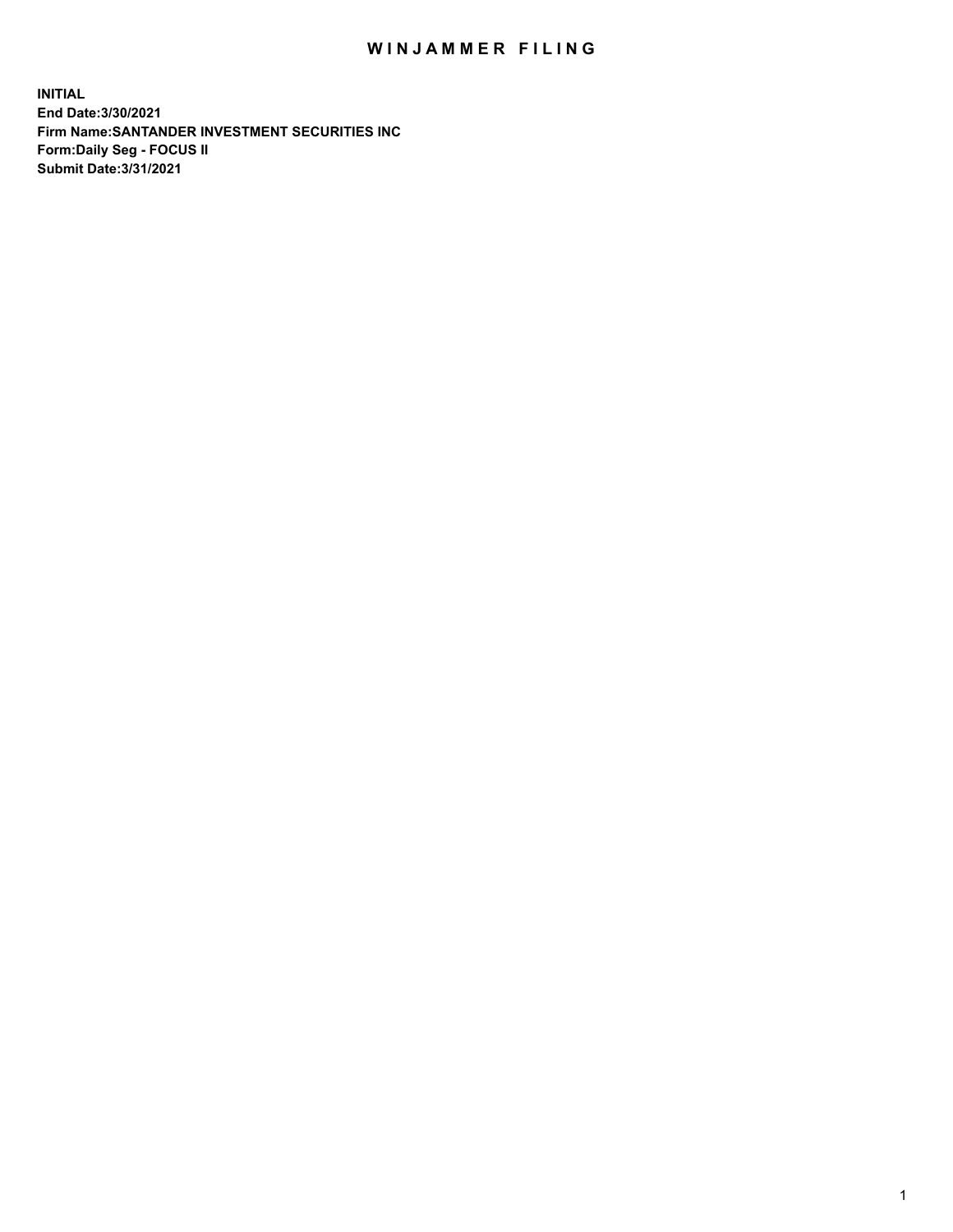**INITIAL End Date:3/30/2021 Firm Name:SANTANDER INVESTMENT SECURITIES INC Form:Daily Seg - FOCUS II Submit Date:3/31/2021 Daily Segregation - Cover Page**

| Name of Company                                                                   | <b>SANTANDER INVESTMENT</b><br><b>SECURITIES INC</b> |
|-----------------------------------------------------------------------------------|------------------------------------------------------|
| <b>Contact Name</b>                                                               | <b>Felix Munoz</b>                                   |
| <b>Contact Phone Number</b>                                                       | (212) 407-4594                                       |
| <b>Contact Email Address</b>                                                      | felix.munoz@santander.us                             |
| FCM's Customer Segregated Funds Residual Interest Target (choose one):            |                                                      |
| a. Minimum dollar amount: ; or                                                    | 70,000,000                                           |
| b. Minimum percentage of customer segregated funds required:%; or                 | <u>0</u>                                             |
| c. Dollar amount range between: and; or                                           | 0 <sub>0</sub>                                       |
| d. Percentage range of customer segregated funds required between:% and%.         | 0 <sub>0</sub>                                       |
| FCM's Customer Secured Amount Funds Residual Interest Target (choose one):        |                                                      |
| a. Minimum dollar amount: ; or                                                    | $\frac{0}{0}$                                        |
| b. Minimum percentage of customer secured funds required:%; or                    |                                                      |
| c. Dollar amount range between: and; or                                           | 0 <sub>0</sub>                                       |
| d. Percentage range of customer secured funds required between:% and%.            | 0 <sub>0</sub>                                       |
| FCM's Cleared Swaps Customer Collateral Residual Interest Target (choose one):    |                                                      |
| a. Minimum dollar amount: ; or                                                    | $\overline{\mathbf{0}}$                              |
| b. Minimum percentage of cleared swaps customer collateral required:% ; or        | $\underline{\mathbf{0}}$                             |
| c. Dollar amount range between: and; or                                           | 0 <sub>0</sub>                                       |
| d. Percentage range of cleared swaps customer collateral required between:% and%. | <u>00</u>                                            |

Attach supporting documents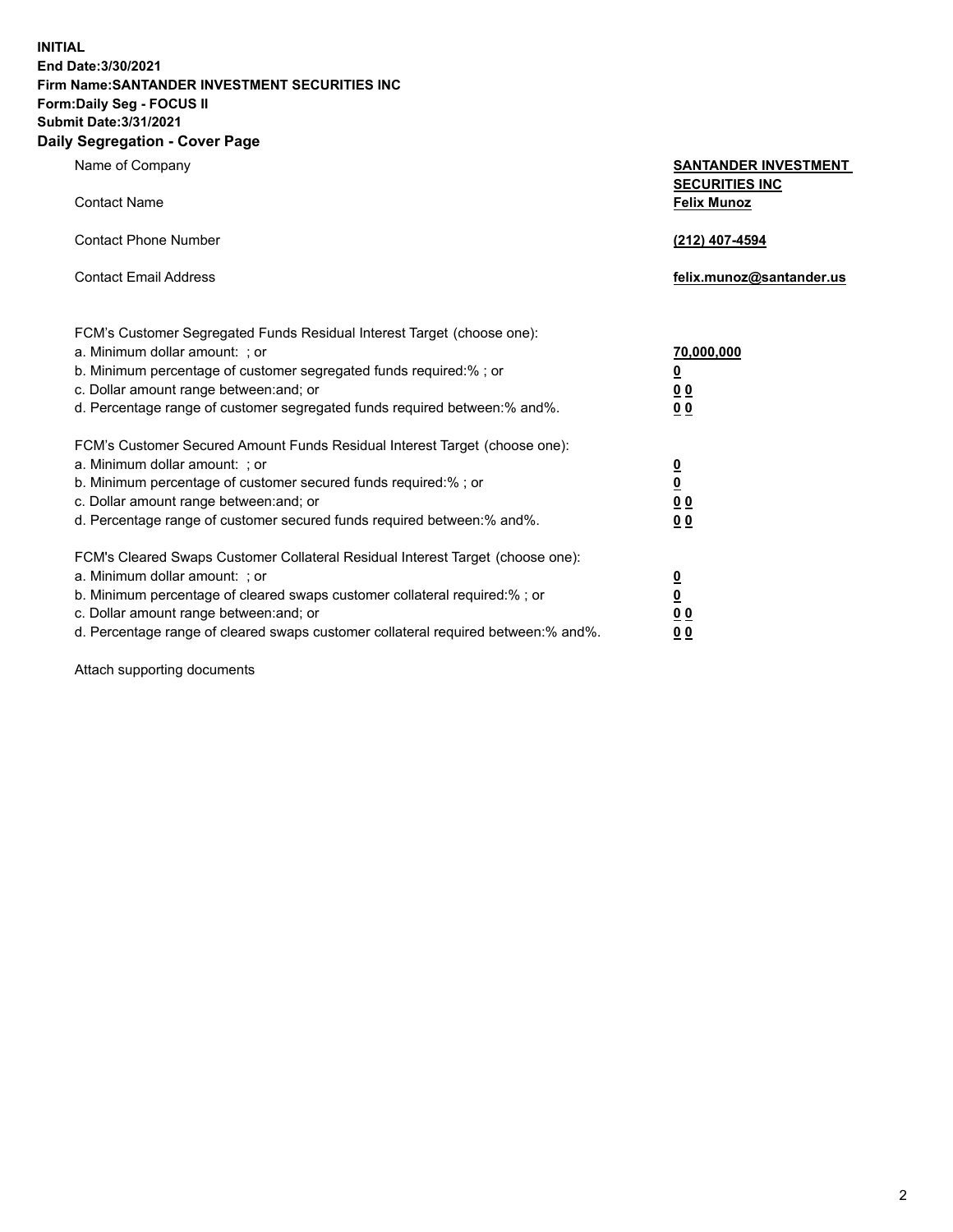**INITIAL End Date:3/30/2021 Firm Name:SANTANDER INVESTMENT SECURITIES INC Form:Daily Seg - FOCUS II Submit Date:3/31/2021 Daily Segregation - Secured Amounts**

|          | Foreign Futures and Foreign Options Secured Amounts                                         |                                         |
|----------|---------------------------------------------------------------------------------------------|-----------------------------------------|
|          | Amount required to be set aside pursuant to law, rule or regulation of a foreign            | $0$ [7305]                              |
|          | government or a rule of a self-regulatory organization authorized thereunder                |                                         |
| 1.       | Net ledger balance - Foreign Futures and Foreign Option Trading - All Customers             |                                         |
|          | A. Cash                                                                                     | $0$ [7315]                              |
|          | B. Securities (at market)                                                                   | $0$ [7317]                              |
| 2.       | Net unrealized profit (loss) in open futures contracts traded on a foreign board of trade   | $0$ [7325]                              |
| 3.       | Exchange traded options                                                                     |                                         |
|          | a. Market value of open option contracts purchased on a foreign board of trade              | $0$ [7335]                              |
|          | b. Market value of open contracts granted (sold) on a foreign board of trade                | $0$ [7337]                              |
| 4.       | Net equity (deficit) (add lines 1. 2. and 3.)                                               | $0$ [7345]                              |
| 5.       | Account liquidating to a deficit and account with a debit balances - gross amount           | $0$ [7351]                              |
|          | Less: amount offset by customer owned securities                                            | 0 [7352] 0 [7354]                       |
| 6.       | Amount required to be set aside as the secured amount - Net Liquidating Equity              | $0$ [7355]                              |
|          | Method (add lines 4 and 5)                                                                  |                                         |
| 7.       | Greater of amount required to be set aside pursuant to foreign jurisdiction (above) or line | $0$ [7360]                              |
|          | 6.                                                                                          |                                         |
|          | FUNDS DEPOSITED IN SEPARATE REGULATION 30.7 ACCOUNTS                                        |                                         |
| 1.       | Cash in banks                                                                               |                                         |
|          | A. Banks located in the United States                                                       | $0$ [7500]                              |
|          | B. Other banks qualified under Regulation 30.7                                              | 0 [7520] 0 [7530]                       |
| 2.       | <b>Securities</b>                                                                           |                                         |
|          | A. In safekeeping with banks located in the United States                                   | $0$ [7540]                              |
|          | B. In safekeeping with other banks qualified under Regulation 30.7                          | 0 [7560] 0 [7570]                       |
| 3.       | Equities with registered futures commission merchants                                       |                                         |
|          | A. Cash                                                                                     | $0$ [7580]                              |
|          | <b>B.</b> Securities                                                                        | $0$ [7590]                              |
|          | C. Unrealized gain (loss) on open futures contracts                                         | $0$ [7600]                              |
|          | D. Value of long option contracts                                                           | $0$ [7610]                              |
|          | E. Value of short option contracts                                                          | 0 [7615] 0 [7620]                       |
| 4.       | Amounts held by clearing organizations of foreign boards of trade                           |                                         |
|          | A. Cash                                                                                     | $0$ [7640]                              |
|          | <b>B.</b> Securities                                                                        | $0$ [7650]                              |
|          | C. Amount due to (from) clearing organization - daily variation                             | $0$ [7660]                              |
|          | D. Value of long option contracts                                                           | $0$ [7670]                              |
| 5.       | E. Value of short option contracts                                                          | 0 [7675] 0 [7680]                       |
|          | Amounts held by members of foreign boards of trade                                          |                                         |
|          | A. Cash                                                                                     | 0 [7700]                                |
|          | <b>B.</b> Securities                                                                        | 0 <sup>[7710]</sup>                     |
|          | C. Unrealized gain (loss) on open futures contracts<br>D. Value of long option contracts    | $0$ [7720]                              |
|          | E. Value of short option contracts                                                          | $0$ [7730]                              |
|          |                                                                                             | 0 <sup>[7735]</sup> 0 <sup>[7740]</sup> |
| 6.<br>7. | Amounts with other depositories designated by a foreign board of trade                      | 0 [7760]                                |
| 8.       | Segregated funds on hand<br>Total funds in separate section 30.7 accounts                   | $0$ [7765]                              |
| 9.       | Excess (deficiency) Set Aside for Secured Amount (subtract line 7 Secured Statement         | $0$ [7770]                              |
|          | Page 1 from Line 8)                                                                         | 0 [7380]                                |
| 10.      | Management Target Amount for Excess funds in separate section 30.7 accounts                 | $0$ [7780]                              |
| 11.      | Excess (deficiency) funds in separate 30.7 accounts over (under) Management Target          | 0 <sup>[7785]</sup>                     |
|          |                                                                                             |                                         |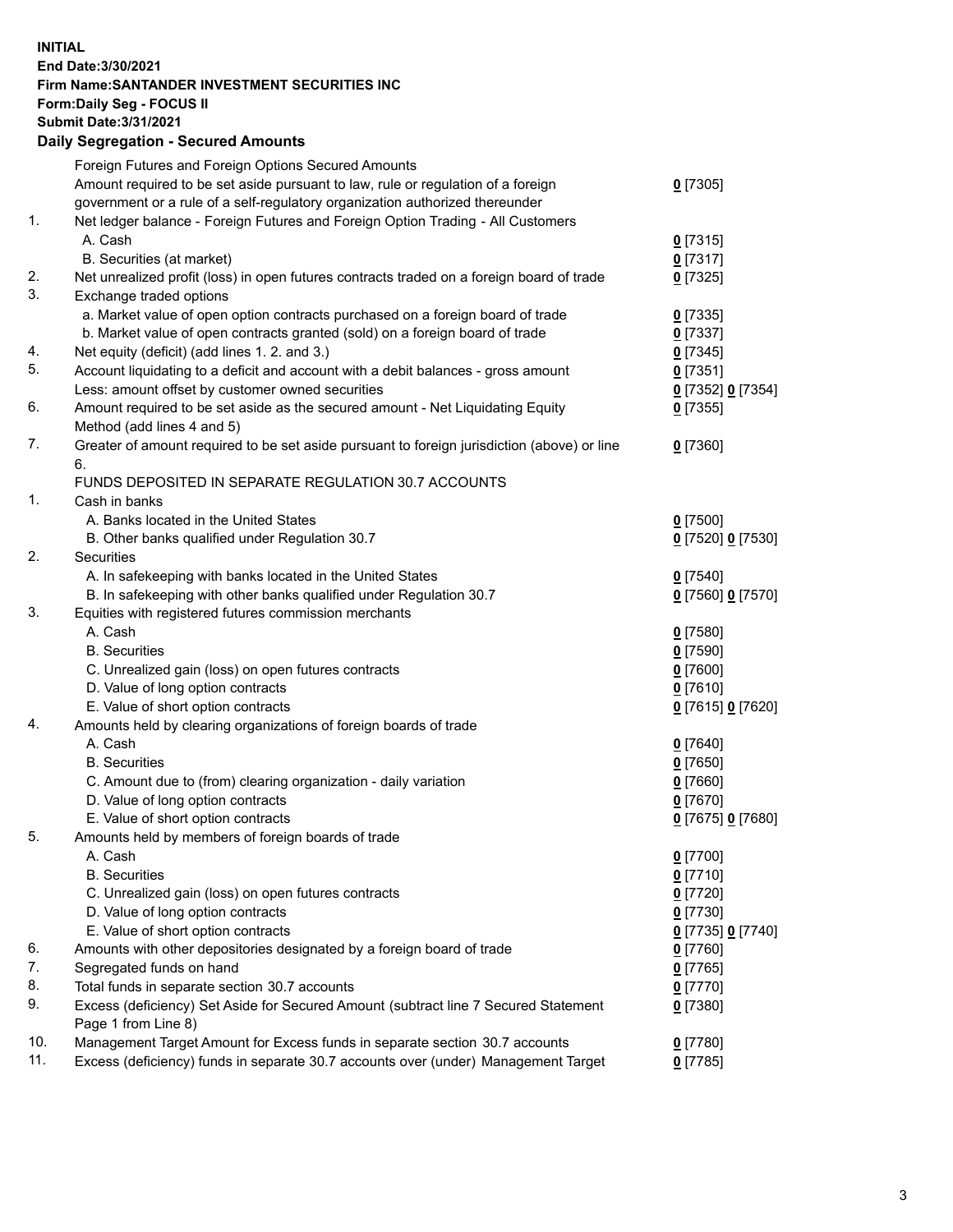| <b>INITIAL</b> |                                                                                            |                      |  |  |  |  |
|----------------|--------------------------------------------------------------------------------------------|----------------------|--|--|--|--|
|                | End Date: 3/30/2021                                                                        |                      |  |  |  |  |
|                | Firm Name: SANTANDER INVESTMENT SECURITIES INC                                             |                      |  |  |  |  |
|                | Form: Daily Seg - FOCUS II                                                                 |                      |  |  |  |  |
|                | <b>Submit Date: 3/31/2021</b>                                                              |                      |  |  |  |  |
|                | Daily Segregation - Segregation Statement                                                  |                      |  |  |  |  |
|                | SEGREGATION REQUIREMENTS(Section 4d(2) of the CEAct)                                       |                      |  |  |  |  |
| 1.             | Net ledger balance                                                                         |                      |  |  |  |  |
|                | A. Cash                                                                                    | 1,919,360,838 [7010] |  |  |  |  |
|                | B. Securities (at market)                                                                  | $0$ [7020]           |  |  |  |  |
| 2.             | Net unrealized profit (loss) in open futures contracts traded on a contract market         | -80,389,726 [7030]   |  |  |  |  |
| 3.             | Exchange traded options                                                                    |                      |  |  |  |  |
|                | A. Add market value of open option contracts purchased on a contract market                | 48,927,634 [7032]    |  |  |  |  |
|                | B. Deduct market value of open option contracts granted (sold) on a contract market        | -26,767,578 [7033]   |  |  |  |  |
| 4.             | Net equity (deficit) (add lines 1, 2 and 3)                                                | 1,861,131,168 [7040] |  |  |  |  |
| 5.             | Accounts liquidating to a deficit and accounts with                                        |                      |  |  |  |  |
|                | debit balances - gross amount                                                              | $0$ [7045]           |  |  |  |  |
|                | Less: amount offset by customer securities                                                 | 0 [7047] 0 [7050]    |  |  |  |  |
| 6.             | Amount required to be segregated (add lines 4 and 5)                                       | 1,861,131,168 [7060] |  |  |  |  |
|                | FUNDS IN SEGREGATED ACCOUNTS                                                               |                      |  |  |  |  |
| 7.             | Deposited in segregated funds bank accounts                                                |                      |  |  |  |  |
|                | A. Cash                                                                                    | 261,210,281 [7070]   |  |  |  |  |
|                | B. Securities representing investments of customers' funds (at market)                     | $0$ [7080]           |  |  |  |  |
|                | C. Securities held for particular customers or option customers in lieu of cash (at        | $0$ [7090]           |  |  |  |  |
|                | market)                                                                                    |                      |  |  |  |  |
| 8.             | Margins on deposit with derivatives clearing organizations of contract markets             |                      |  |  |  |  |
|                | A. Cash                                                                                    | 1,644,774,046 [7100] |  |  |  |  |
|                | B. Securities representing investments of customers' funds (at market)                     | $0$ [7110]           |  |  |  |  |
|                | C. Securities held for particular customers or option customers in lieu of cash (at        | $0$ [7120]           |  |  |  |  |
| 9.             | market)<br>Net settlement from (to) derivatives clearing organizations of contract markets |                      |  |  |  |  |
| 10.            | Exchange traded options                                                                    | 5,850,574 [7130]     |  |  |  |  |
|                | A. Value of open long option contracts                                                     | 48,927,634 [7132]    |  |  |  |  |
|                | B. Value of open short option contracts                                                    | -26,767,578 [7133]   |  |  |  |  |
| 11.            | Net equities with other FCMs                                                               |                      |  |  |  |  |
|                | A. Net liquidating equity                                                                  | $0$ [7140]           |  |  |  |  |
|                | B. Securities representing investments of customers' funds (at market)                     | $0$ [7160]           |  |  |  |  |
|                | C. Securities held for particular customers or option customers in lieu of cash (at        | $0$ [7170]           |  |  |  |  |
|                | market)                                                                                    |                      |  |  |  |  |
| 12.            | Segregated funds on hand                                                                   | $0$ [7150]           |  |  |  |  |
| 13.            | Total amount in segregation (add lines 7 through 12)                                       | 1,933,994,957 [7180] |  |  |  |  |
| 14.            | Excess (deficiency) funds in segregation (subtract line 6 from line 13)                    | 72,863,789 [7190]    |  |  |  |  |
| 15.            | Management Target Amount for Excess funds in segregation                                   | 70,000,000 [7194]    |  |  |  |  |
| 16.            | Excess (deficiency) funds in segregation over (under) Management Target Amount             | 2,863,789 [7198]     |  |  |  |  |
|                | <b>Excess</b>                                                                              |                      |  |  |  |  |